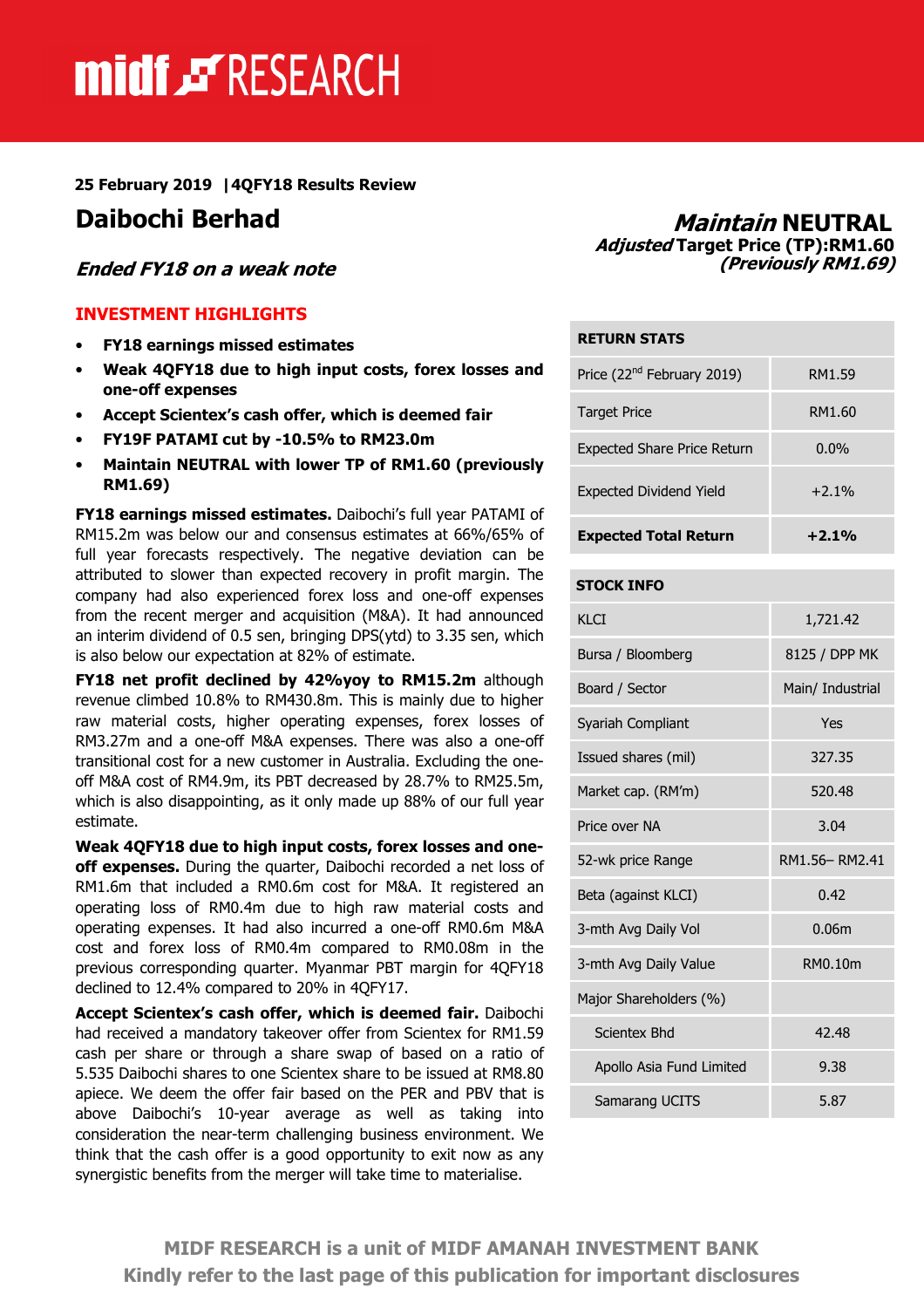FY19F PATAMI cut by -10.5% to RM23.0m in view of the thinning profit margin and slower than expected cost pass through to customers.

Maintain NEUTRAL with lower TP of RM1.60 (previously RM1.69). As a result, our DDM-derived TP is adjusted to RM1.60 from RM1.69 previously. Our terminal growth of 3.2% is maintained. We opine that there is limited upside gain in the near-term while the 2.1% dividend yield is unappealing. We think that the Scientex offer is a good opportunity to cash out in view of the limited upside in the near-term.  $\sigma$ 

#### INVESTMENT STATISTICS

| FYE Dec (RM'm)               | <b>FY2016</b> | <b>FY2017</b> | <b>FY2018</b> | <b>FY2019F</b> | <b>FY2020F</b> |
|------------------------------|---------------|---------------|---------------|----------------|----------------|
| Revenue                      | 371.2         | 388.7         | 430.8         | 469.9          | 507.4          |
| Gross profit                 | 49.2          | 39.9          | 31.7          | 38.8           | 41.9           |
| Profit before tax            | 30.0          | 35.7          | 20.6          | 28.8           | 31.7           |
| Income tax expense           | $-5.4$        | $-8.7$        | $-3.8$        | $-4.3$         | $-4.8$         |
| Net profit                   | 24.5          | 27.1          | 16.8          | 24.4           | 26.9           |
| <b>PATAMI</b>                | 24.5          | 26.0          | 15.2          | 23.0           | 25.3           |
| EPS (sen)                    | 7.5           | 7.9           | 4.6           | 7.0            | 7.7            |
| EPS growth (%)               | $-8.3$        | 6.0           | $-41.3$       | 50.7           | 10.1           |
| PER(x)                       | 26.6          | 25.1          | 42.8          | 28.4           | 25.8           |
| Net dividend (sen)           | 5.4           | 5.2           | 3.4           | 4.1            | 4.5            |
| Dividend yield (%)           | 2.7           | 2.6           | 1.7           | 2.1            | 2.3            |
| Gross profit margin (%)      | 13.3          | 10.3          | 7.4           | 8.3            | 8.3            |
| Profit before tax margin (%) | 8.1           | 9.2           | 4.8           | 6.1            | 6.2            |
| Net profit margin (%)        | 6.6           | 7.0           | 3.8           | 4.9            | 5.0            |

Source: Company, MIDFR

#### DAIBOCHI: 4QFY18 Results Summary

|                               | <b>Cumulative results</b> |               |            |              |             |             |             |
|-------------------------------|---------------------------|---------------|------------|--------------|-------------|-------------|-------------|
| FYE Dec (RM'm)                | <b>4QFY18</b>             | <b>4QFY17</b> | YoY<br>(%) | QoQ<br>(9/6) | <b>FY18</b> | <b>FY17</b> | YoY<br>( %) |
| Revenue                       | 110.5                     | 105.7         | 4.5        | 1.1          | 430.8       | 388.7       | 10.8        |
| <b>Profit from operations</b> | (0.4)                     | 11.3          | (103.2)    | (104.9)      | 23.4        | 37.6        | (37.7)      |
| Finance costs                 | (1.1)                     | (0.9)         | 17.8       | 4.2          | (3.9)       | (3.0)       | 27.8        |
| <b>Profit before tax</b>      | (0.6)                     | 11.2          | (105.4)    | (109.4)      | 20.6        | 35.7        | (42.3)      |
| Income tax expense            | (0.5)                     | (2.7)         | (80.1)     | 0.2          | (3.8)       | (8.7)       | (56.3)      |
| <b>Profit after tax</b>       | (1.1)                     | 8.5           | (113.5)    | (119.4)      | 16.8        | 27.0        | (37.8)      |
| <b>PATAMI</b>                 | (1.6)                     | 8.5           | (118.5)    | (127.6)      | 15.3        | 26.5        | (42.4)      |
| Basic EPS (sen)               | (0.5)                     | 2.4           | (119.8)    | (127.7)      | 4.7         | 7.9         | (41.4)      |
|                               |                           |               |            | $+/(-)$ ppts |             |             |             |
| PBT margin (%)                | (0.5)                     | 10.6          | (11.1)     | (6.4)        | 4.8         | 9.2         | (4.4)       |
| PAT margin (%)                | (1.0)                     | 8.0           | (9.0)      | (6.4)        | 3.5         | 6.8         | (3.3)       |
| <b>Geographical Segments</b>  |                           |               |            |              |             |             |             |
| Revenue                       |                           |               |            |              |             |             |             |
| Malaysia                      | 82.2                      | 78.2          | 5.1        | 3.6          | 323.4       | 298.3       | 8.4         |
| Australia                     | 19.5                      | 19.6          | $-0.5$     | (15.4)       | 73.2        | 72.6        | 0.9         |
| New Zealand                   | 0.2                       | 1.0           | $-77.4$    | (29.0)       | 1.3         | 4.4         | (69.7)      |
| Myanmar                       | 8.5                       | 6.8           | 24.3       | 31.2         | 31.1        | 13.3        | 134.3       |
| Source: Company, MIDFR        |                           |               |            |              |             |             |             |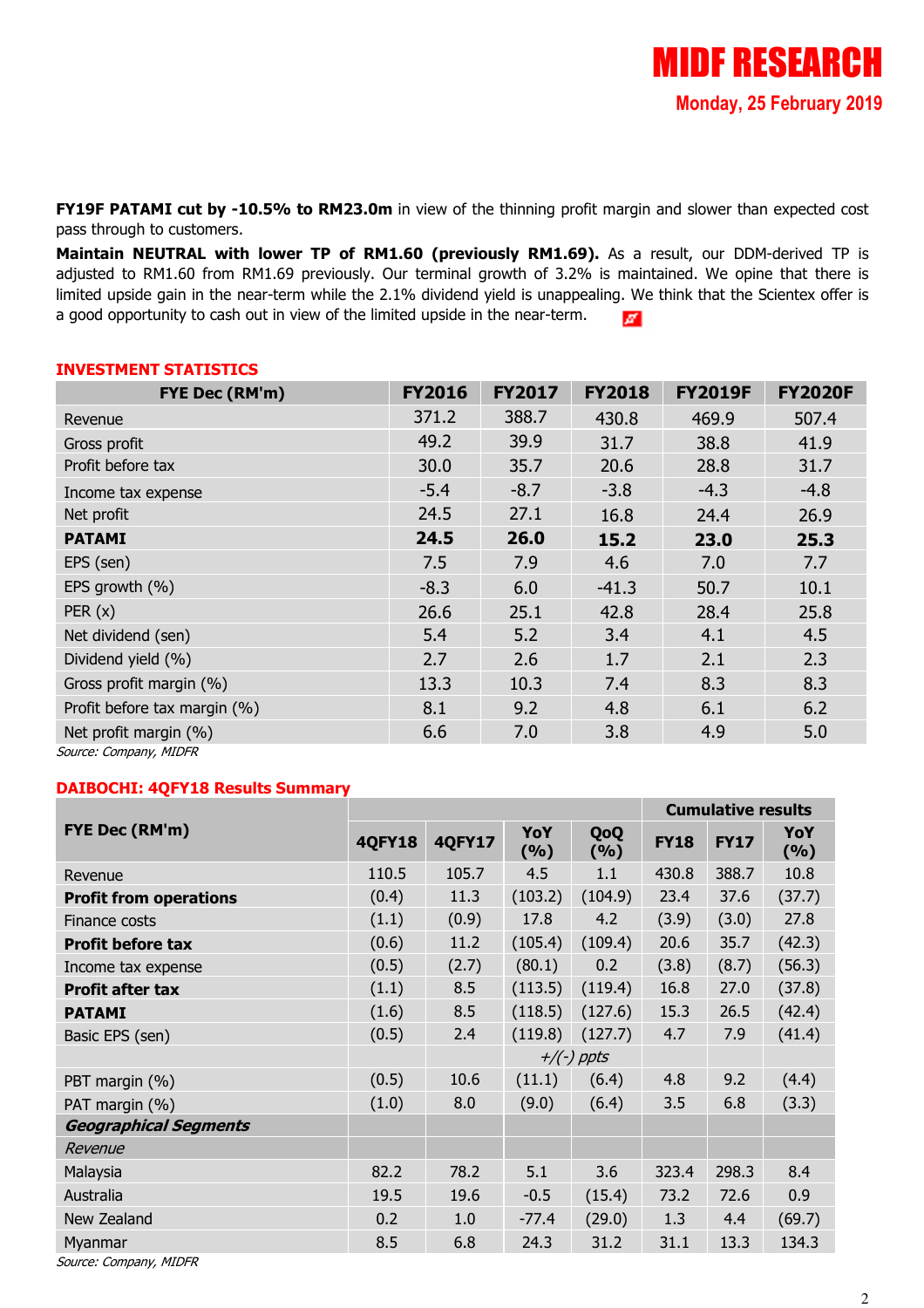

#### DAILY PRICE CHART



Source: Bloomberg